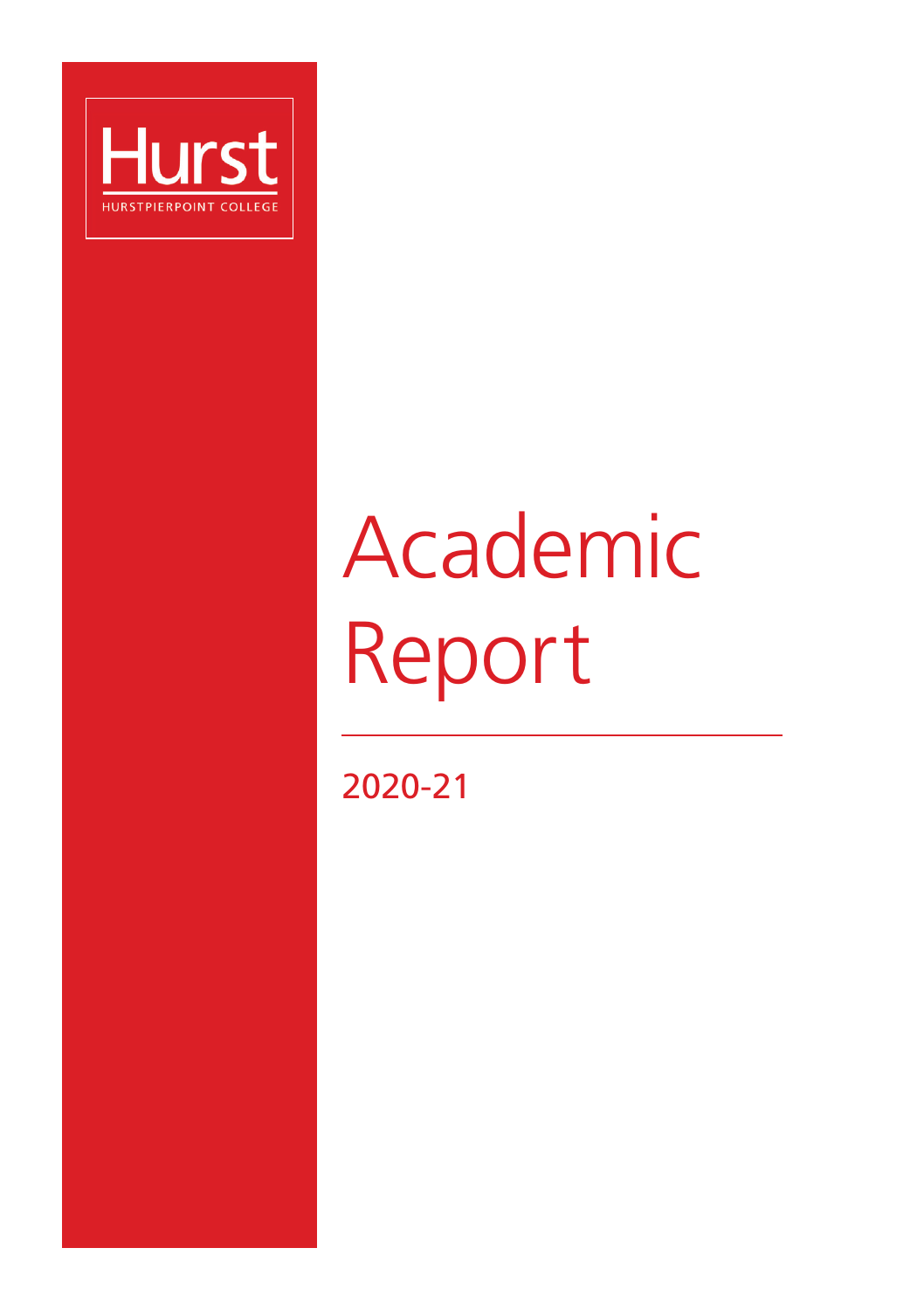# Public Examination Results 2021: A-level

| <b>YEAR</b> | $A^*$ -B % | $A^*$ –E % | <b>Points per entry</b> |
|-------------|------------|------------|-------------------------|
| 2017        | 78.5       | 99.8       | 42.8                    |
| 2018        | 83.7       | 100.0      | 44.0                    |
| 2019        | 84.7       | 100.0      | 44.1                    |
| 2020        | 91.8       | 100.0      | 46.7                    |
| 2021        | 96.2       | 100.0      | 50.4                    |

All points shown relate to the UCAS tariff where an  $A^*$  grade is worth 56 points, an A grade 48 points etc

In what turned out to be a phenomenal year, 51.2% of our A-level grades were A\* grades, 83.1% were A/A\*s and 96.2% of our results were A\*, A or B grades. There were 270 A\* grades in total and 108 pupils gained three As or better. In addition to their A2 levels, 92 students successfully completed Level 3 Extended Projects (achieving 96.7% A\*/B grades). Our BTEC Sport students received another excellent set of results with 85.7% D<sup>\*</sup> grades.

All the grades in Art Photography, Chinese, Classical Civilisation, Computer Science, Drama, DT, Economics, Fine Art, French, Further Mathematics, Geography, German, History, Latin, Music Technology, PE, Religious Studies, Sociology and Spanish were A\*-B grades and our 172 U6th students between them achieved 438 A\*/A A-Level grades as well as 70 A\*/A EPQ grades.

This year twenty-two A Level students obtained four A\* grades for their CVs, two gained three A\* and 1 A grade, twenty-six students collected three A\*s, two received 2A\*s and 2 As and twenty-seven others were awarded 2A\*s and 1 A grade. Matthew Holmes was one of those with four A\* grades and he will proceed to Pembroke College, Cambridge to read Economics whilst Philip Hellman, with two A\* and one A grade, will read History and Modern Languages at Robinson College, Cambridge.

Others with outstanding results include Samuel Clark, Alice Graham, Oscar Jaffe, Beth Lear and Ella Lucas. They all achieved four A\* A Levels and an A\* EPQ and their grades take them to read History at Exeter, Computer Science at Edinburgh, Engineering Design at Bristol, Liberal Arts and Sciences at Birmingham and Mathematics with Statistics for Finance at Bristol respectively.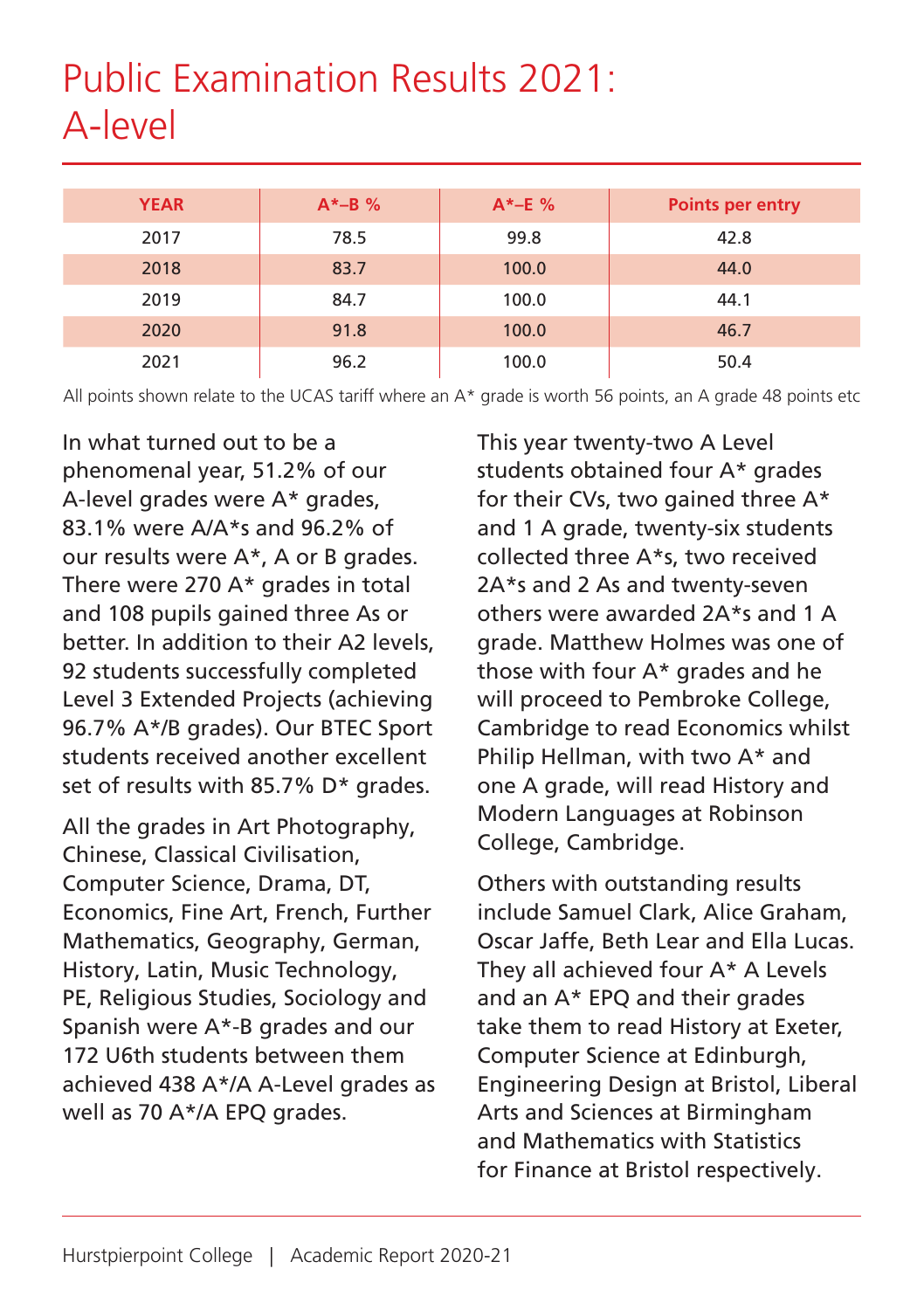Of those with 4A\* grades, Sarah Barrett will study Mathematics at Durham, Thomas Bates and Jess Henley are both into Bath to study Economics, Nathan Buckeridge will read Mathematics and Sports Science at Loughborough, Zahra Cheeseman will study in Colorado, Martha Gee goes to the UEA to study Pharmacy, Joshua Kemp will take Mechanical Engineering at Manchester, Amelia Pike is off to St Andrews to study Economics, Cameron Stewart (who also has an A grade EPQ) will begin a course in Physics at Bath, William Ramsden and Alex Tatchell will both go to Warwick to read Economics and Sophia Westergaard will start the same course at the LSE. Alfie Bedford and Michael Miskin will use their 4 A\* grades for future applications.

In terms of medical courses, Katie Barker, with 1 A\*, 2 A grades and an A\* EPQ, goes to King's College, London, Abigail Lashbrook will study in Cardiff having gained 2 A\*, 1A and a grade A EPQ, and Alice Wright secured her place at Queen Mary, London with 4 A\* grades. Abigail Caiden, with 4 A\* grades, will study Veterinary Science at Liverpool whilst Lexi Petherbridge will start the same course at Bristol.

Matthew Unwin will go to Harper and Keele Veterinary School to train in Veterinary Medicine and Surgery.

Ninety–five percent of our A-level leavers secured their places at their first-choice universities and ninety– six are going on to Russell Group universities such as: Imperial College, Leeds, Newcastle, Nottingham, Southampton, UCL and York.

Keramy Austin Director of Academic Administration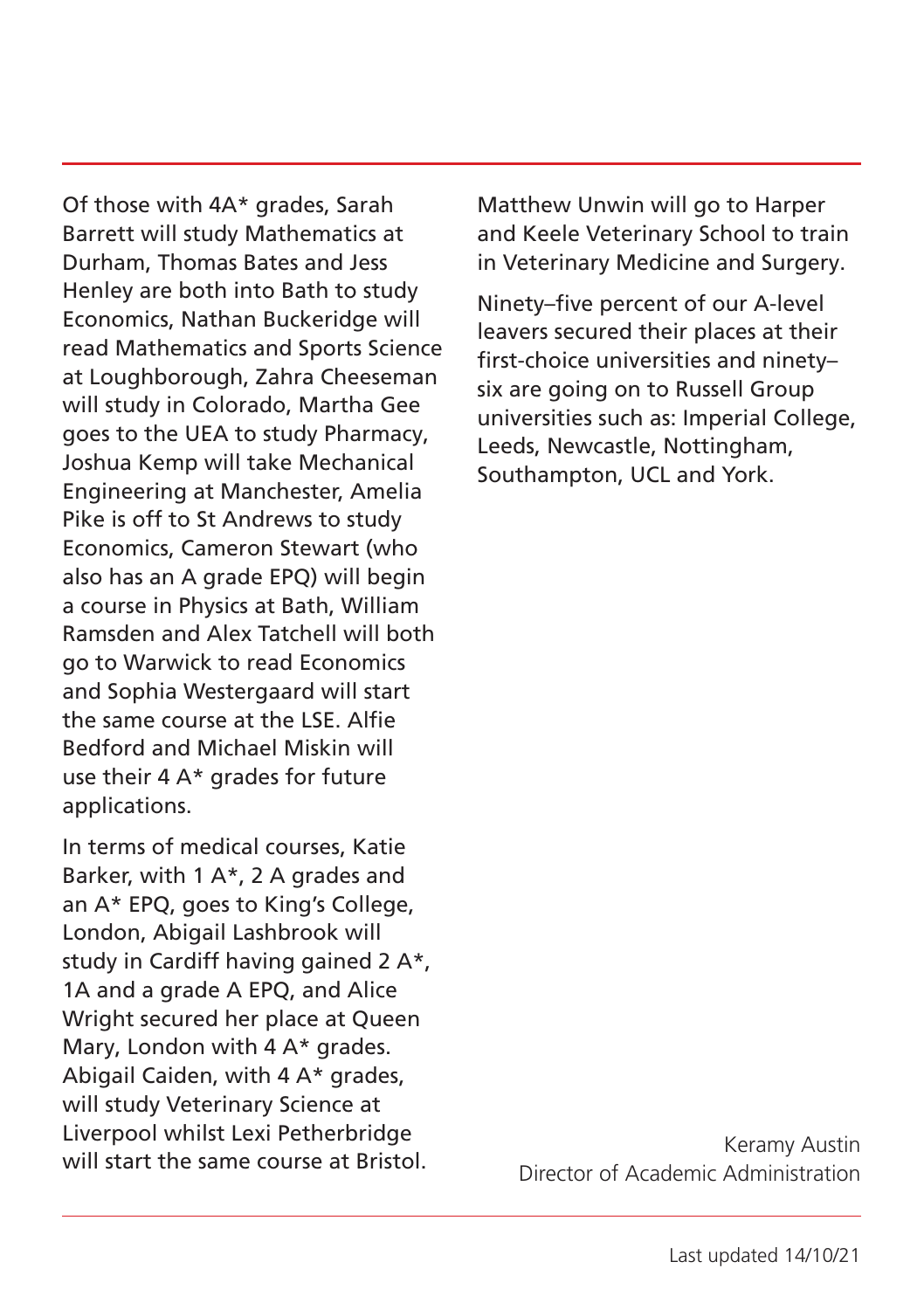# Public Examination Results 2021: A2 level results - Grade Summary

| <b>SUBJECT</b>                | A*             | A              | B              | C              | $A*-B$ % | $A^{\star}$ -E % |
|-------------------------------|----------------|----------------|----------------|----------------|----------|------------------|
| Art and Photography           | 3              | 4              | $\mathbf 0$    | $\mathbf 0$    | 100      | 100              |
| <b>Biology</b>                | 23             | 20             | 6              | $\overline{2}$ | 84       | 100              |
| <b>Business</b>               | 9              | 14             | 11             | 2              | 64       | 100              |
| Chemistry                     | 26             | 19             | $\overline{7}$ | 3              | 80       | 98               |
| Chinese                       | $\mathbf{1}$   | $\mathbf 0$    | $\mathbf 0$    | 0              | 100      | 100              |
| <b>Classical Civilisation</b> | $\mathbf{1}$   | $\mathbf{1}$   | $\mathbf{1}$   | $\mathbf 0$    | 67       | 100              |
| Computer Science              | 4              | $\overline{2}$ | $\mathbf 0$    | $\mathbf 0$    | 100      | 100              |
| <b>Design and Technology</b>  | $\overline{4}$ | $\mathbf{1}$   | $\mathbf{1}$   | $\mathbf 0$    | 83       | 100              |
| Drama                         | 9              | 4              | 3              | $\mathbf 0$    | 81       | 100              |
| <b>Economics</b>              | 18             | 14             | $\overline{3}$ | $\mathbf{0}$   | 91       | 100              |
| English Literature            | 8              | 4              | 4              | $\overline{2}$ | 67       | 100              |
| <b>Fine Art</b>               | $\overline{7}$ | $\overline{2}$ | $\mathbf 0$    | $\bf{0}$       | 100      | 100              |
| French                        | 3              | $\overline{2}$ | 1              | 0              | 83       | 100              |
| <b>Further Mathematics</b>    | 25             | $\mathbf{1}$   | $\mathbf 0$    | $\mathbf{0}$   | 100      | 100              |
| Geography                     | 12             | 11             | $\overline{2}$ | $\mathbf 0$    | 92       | 100              |
| German                        | $\pmb{0}$      | $\mathbf{1}$   | $\mathbf{0}$   | $\mathbf 0$    | 100      | 100              |
| History                       | 8              | 6              | 1              | $\mathbf 0$    | 93       | 100              |
| Latin                         | $\overline{2}$ | $\mathbf{1}$   | $\mathbf{0}$   | $\mathbf{0}$   | 100      | 100              |
| <b>Mathematics</b>            | 45             | 24             | 4              | 4              | 90       | 100              |
| <b>Music Technology</b>       | $\mathbf{1}$   | $\overline{2}$ | $\mathbf{1}$   | $\mathbf{0}$   | 75       | 100              |
| <b>Physical Education</b>     | 5              | 5              | $\overline{2}$ | $\mathbf 0$    | 83       | 100              |
| <b>Physics</b>                | 23             | 8              | $\overline{7}$ | $\overline{2}$ | 76       | 98               |
| Politics                      | 6              | $\overline{7}$ | 6              | $\overline{2}$ | 62       | 100              |
| Psychology                    | 13             | 10             | 5              | $\mathbf{1}$   | 79       | 100              |
| <b>Religious Studies</b>      | 5              | $\overline{2}$ | $\mathbf 0$    | $\mathbf 0$    | 100      | 100              |
| Sociology                     | $\overline{4}$ | $\mathbf{1}$   | $\overline{2}$ | $\mathbf 0$    | 71       | 100              |
| Spanish                       | 5              | $\overline{2}$ | $\overline{2}$ | 0              | 78       | 100              |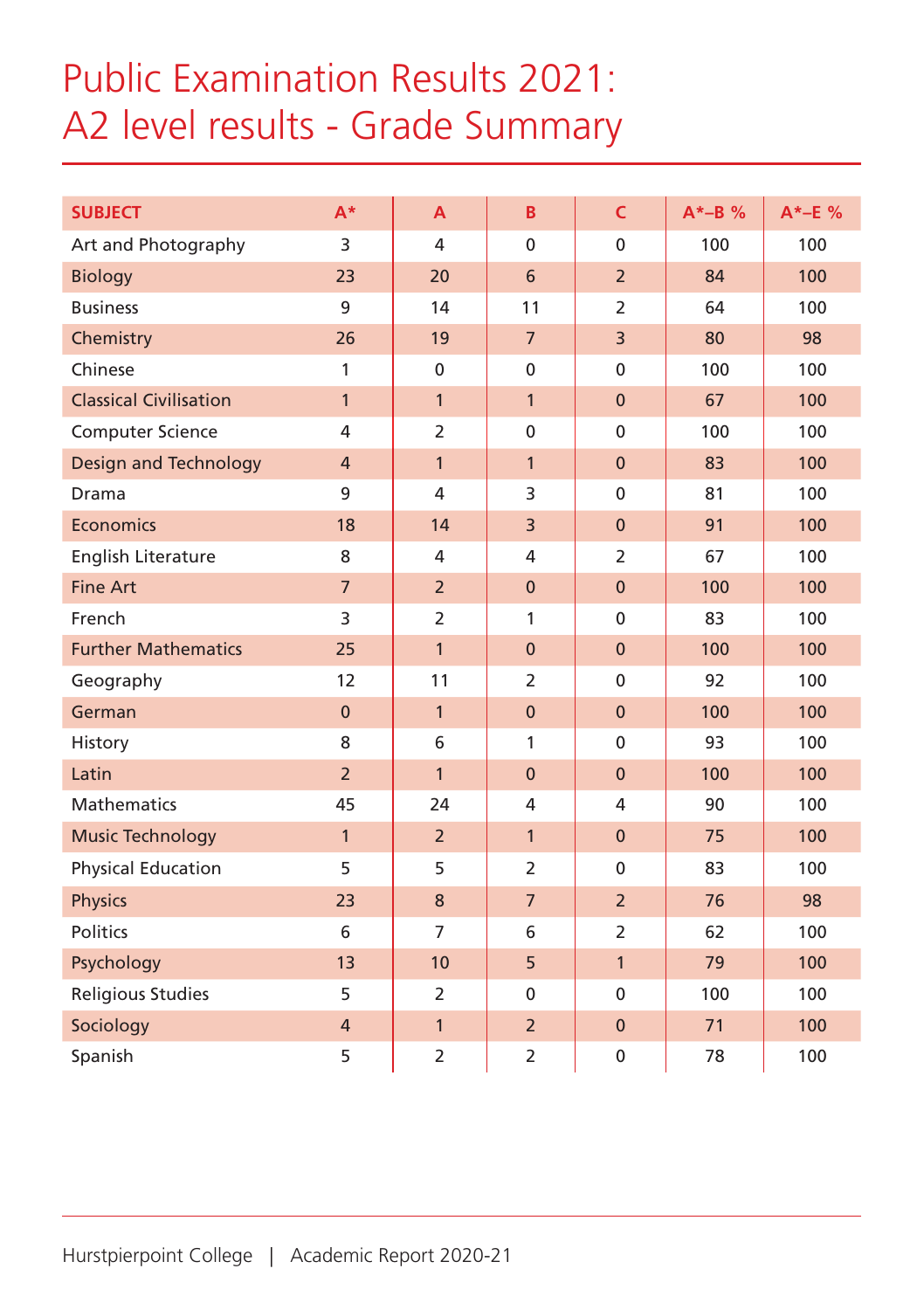# Public Examination Results 2021: GCSE

| <b>YEAR</b> | $9 - 8%$ | $9 - 4 %$ | <b>Points per entry</b> |
|-------------|----------|-----------|-------------------------|
| 2017        | 40.4     | 99.4      | 7.1                     |
| 2018        | 43.3     | 98.5      | 7.1                     |
| 2019        | 64.7     | 99.6      | 7.8                     |
| 2020        | 70.3     | 100.0     | 8.0                     |
| 2021        | 76.1     | 100.0     | 8.2                     |

The percentage of top grades (9s and 8s) achieved in 2021 was our highest ever as more than 1,400 9/8 grades were awarded at GCSE level. Other score lines were equally pleasing with 92.2% 9-7 and 97.8% 9-6 grades being achieved. In a year group of 187, 133 pupils had only 9-7 grades on their statements of results, 112 of last year's Fifth Form gained eight or more 9/8 passes, and 138 had nine or more 9-7 graded subjects; thirty-four had nothing but 9s on their GCSE statements of results.

All the grades in Art & Design, Biology, Chemistry, Dance, History, Latin, Music, PE and Physics were 6s or above and, in addition, Art & Design, Biology, Chemistry, Dance, DT, English Language, English Literature, History, Latin, Music, Physics, Religious Studies, Spanish and Further Mathematics all achieved over 90% grades 9-7.

Rohan Agarwal, Charlotte Ashton, Rory Biggar, Ella Hallett, Nicole

Holdsworth, Oliver Holmes, Jenna Jackson, Rosemary Jemison, Amy Kenyon, Madison Lashbrook, Thomas Manchester, William Mathur, Harriet Miller, Elina Moore, Sophie Noon, Emma Paterson, Luke Rhodes-Doyle, Emily Sherman, Joseph Steward, Benjamin Stott, Harry Taggart, Madeleine Walker, Alice Welch and Luc Yassin all gained eleven grade 9s (or equivalent). Close behind them came nine who collected ten 9s and one 8 and twelve who achieved ten 9s. Nine further pupils collected a total of eleven 9/8 grades and an additional twenty-five students collected a total of ten 9/8 grades.

Keramy Austin Director of Academic Administration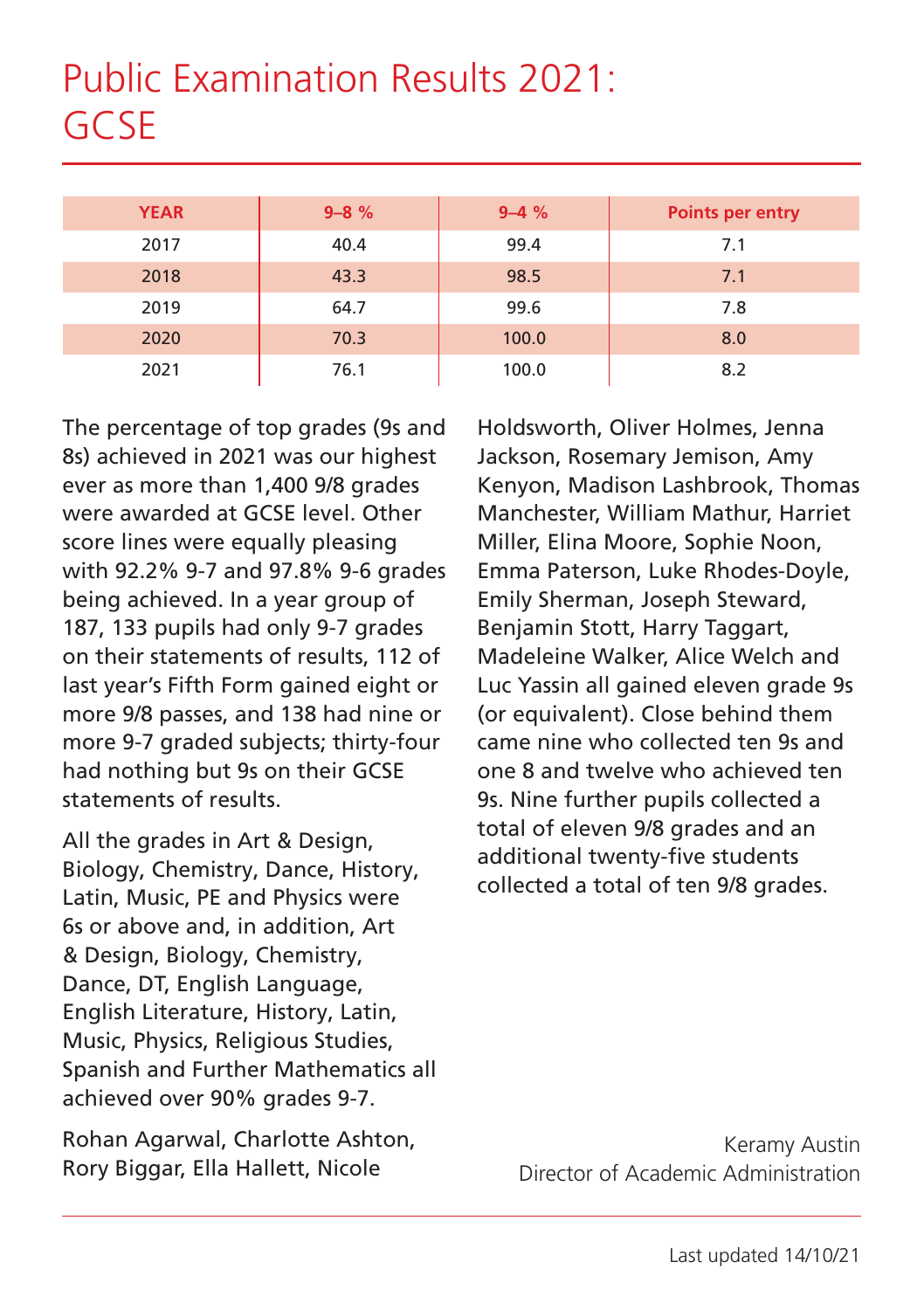# Public Examination Results 2021: GCSE level results - Grade Summary

| <b>SUBJECT</b>                | 9              | 8              | $\overline{7}$ | $6\phantom{a}$ | 5              | $9 - 8$ (%) | $9 - 5$ (%) |
|-------------------------------|----------------|----------------|----------------|----------------|----------------|-------------|-------------|
| Art and Design                | 19             | 9              | $\overline{2}$ | $\mathbf{0}$   | $\mathbf{0}$   | 93          | 100         |
| <b>Biology</b>                | 94             | 35             | 16             | 3              | $\mathbf{0}$   | 87          | 100         |
| Chemistry                     | 96             | 36             | 13             | 3              | $\mathbf{0}$   | 89          | 100         |
| <b>Computer Science</b>       | 22             | $\overline{7}$ | $\overline{7}$ | 3              | $\overline{3}$ | 69          | 100         |
| Dance                         | $\mathbf{1}$   | 3              | $\mathbf 0$    | $\mathbf 0$    | $\Omega$       | 100         | 100         |
| Design and<br>Technology      | 22             | 14             | 11             | $\overline{2}$ | 3              | 69          | 100         |
| Drama                         | 38             | 8              | 6              | 4              | $\overline{2}$ | 79          | 100         |
| <b>English Language</b>       | 111            | 39             | 26             | 9              | $\overline{2}$ | 80          | 100         |
| <b>English Literature</b>     | 120            | 29             | 30             | 6              | 2              | 80          | 100         |
| French                        | 29             | 9              | 8              | 5              | $\overline{4}$ | 69          | 100         |
| Further<br><b>Mathematics</b> | 35             | 24             | 20             | 5              | 1              | 69          | 99          |
| Geography                     | 66             | 21             | 15             | 14             | $\overline{2}$ | 73          | 99          |
| History                       | 49             | 21             | 14             | 4              | $\Omega$       | 80          | 100         |
| Latin                         | 23             | 6              | $\overline{7}$ | $\mathbf{1}$   | $\mathbf{0}$   | 78          | 100         |
| <b>Mathematics</b>            | 89             | 48             | 29             | 10             | 11             | 73          | 100         |
| <b>Music</b>                  | 5              | $\overline{2}$ | $\overline{2}$ | $\mathbf{0}$   | $\mathbf{0}$   | 78          | 100         |
| <b>Physical Education</b>     | 18             | 23             | 17             | $\overline{7}$ | $\Omega$       | 63          | 100         |
| <b>Physics</b>                | 80             | 39             | 24             | 5              | $\overline{0}$ | 80          | 100         |
| <b>Religious Studies</b>      | 38             | 14             | 1              | 3              | 1              | 90          | 98          |
| Science<br>(Double Award)     | $\overline{7}$ | 21             | 28             | 17             | $\overline{3}$ | 36          | 97          |
| Spanish                       | 26             | 13             | 21             | 3              | $\overline{2}$ | 60          | 100         |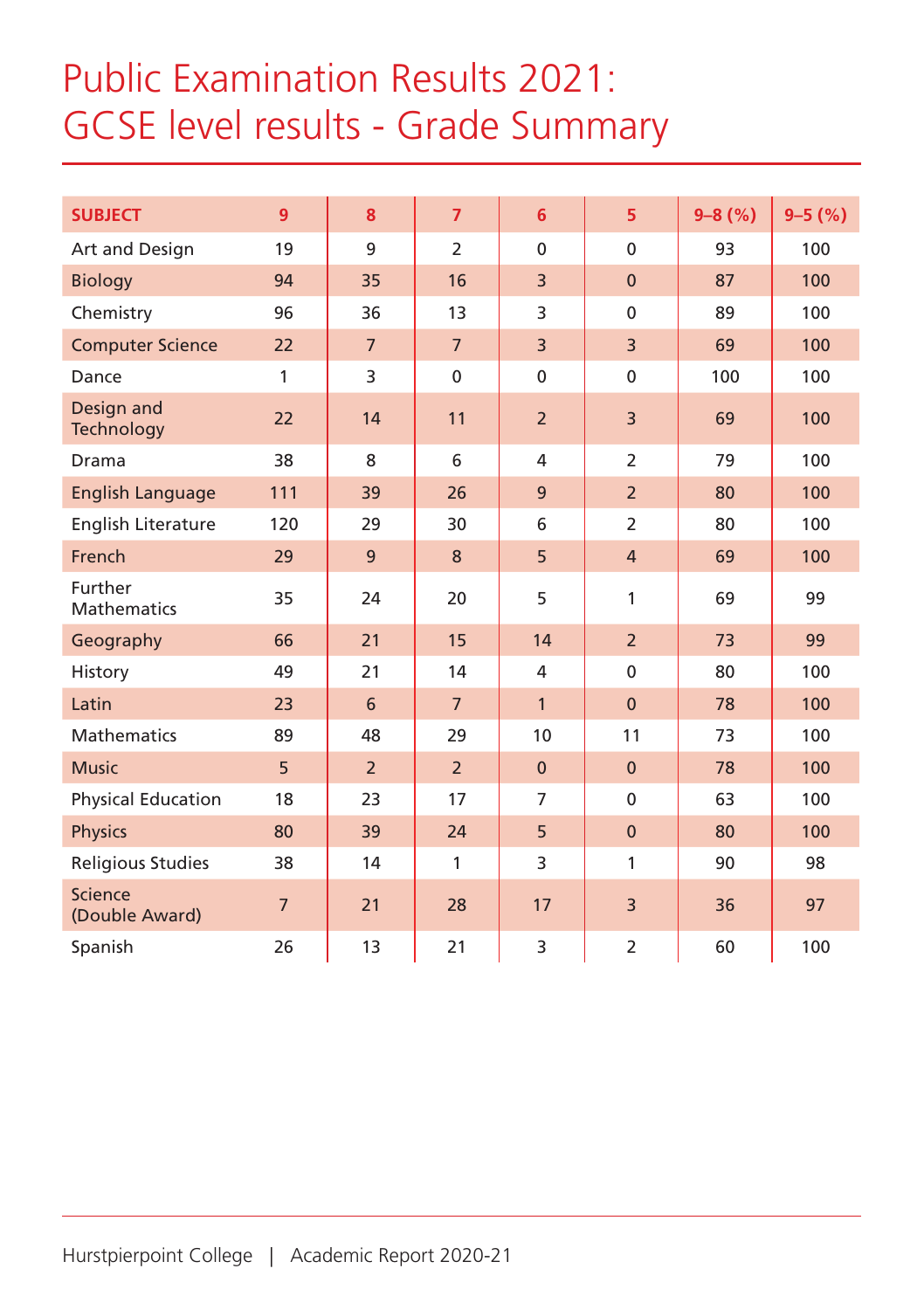Last updated 14/10/21